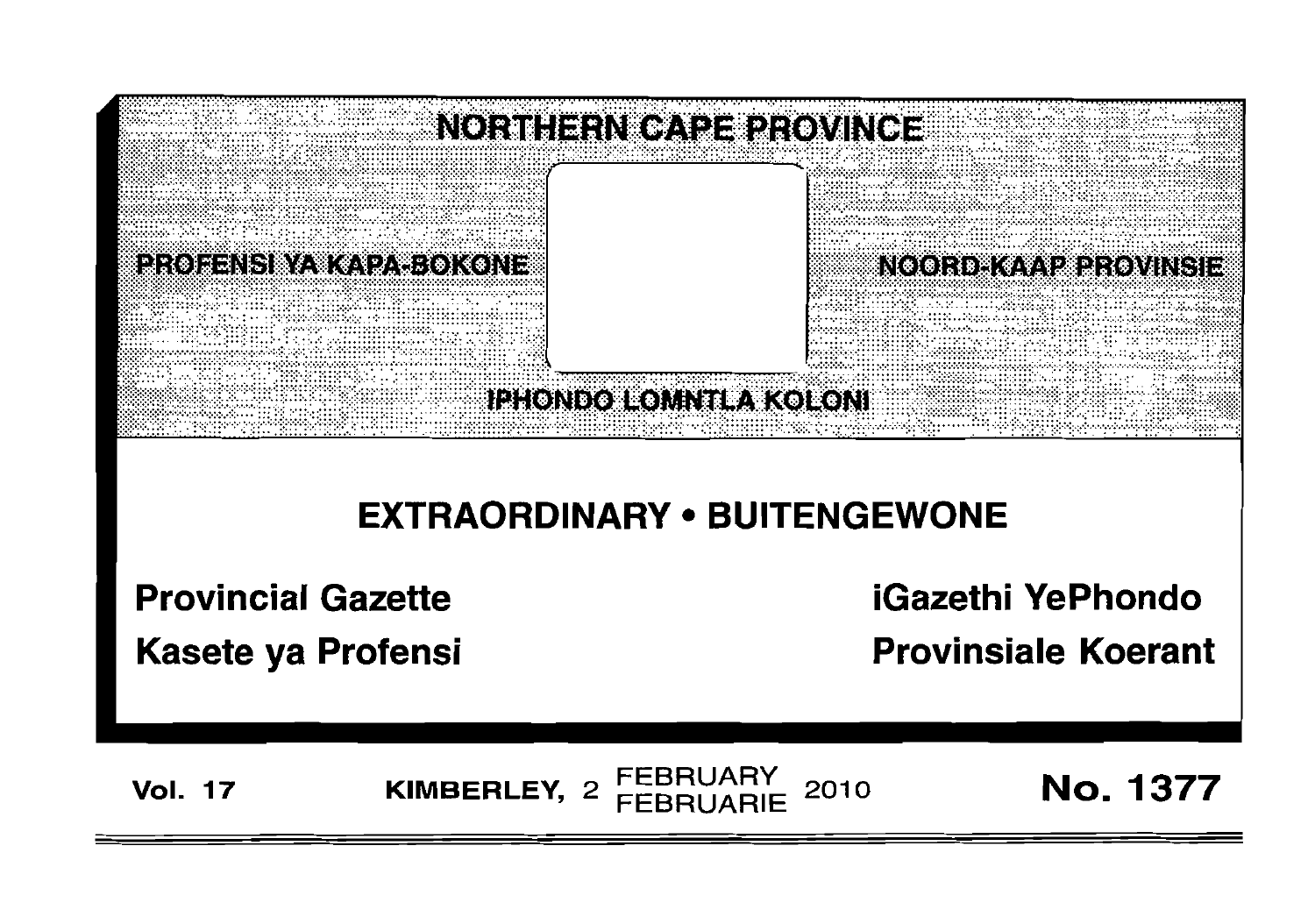No.

#### IMPORTANT NOTICE

The Government Printing Works will not be held responsible for faxed documents not received due to errors on the fax machine or faxes received which are unclear or incomplete. Please be advised that an "OK" slip, received from a fax machine, will not be accepted as proof that documents were received by the GPW for printing. If documents are faxed to the GPW it will be the sender's responsibility to phone and confirm that the documents were received in good order.

Furthermore the Government Printing Works will also not be held responsible for cancellations and amendments which have not been done on original documents received from clients.

#### CONTENTS -INHOUD

*Page Gazette* No. No.

PROCLAMATION

1 Constitution of the Republic of South Africa, 1996: Redetermination of the date of the transfer of administration and powers and functions entrusted by legislation to members of the Executive Council . 3 1377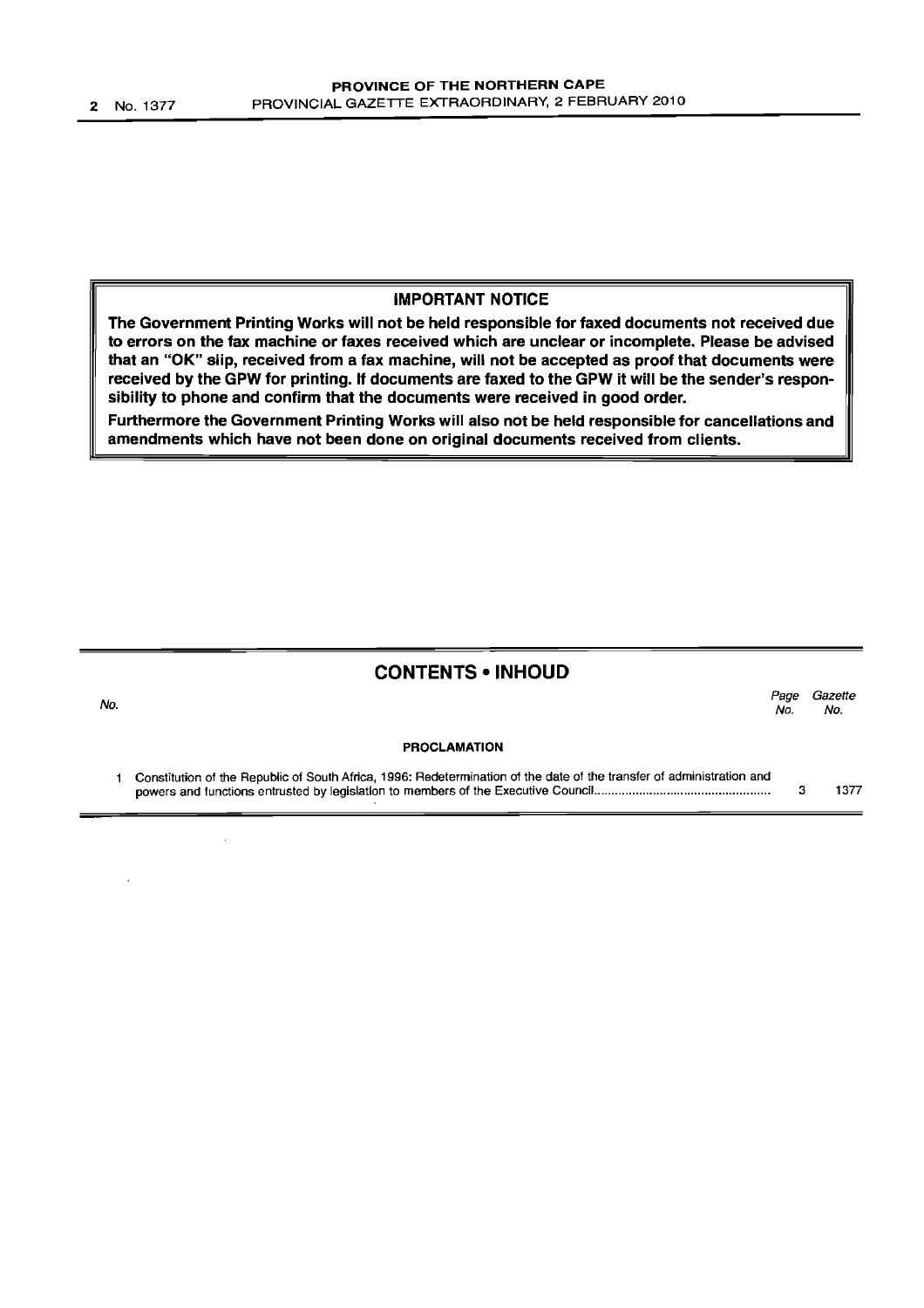## **PROCLAMATION**

#### by the

#### **Premier of the Northern Cape Province**

#### No. 1,2010

To withdraw Proclamation No.6, 2009 published in the Provincial Gazette No. 1346 of 12 October 2009 so as to redetermine the date of transfer of administration and powers and functions entrusted by Legislation to members of the Executive Council in terms of Section 137 of the Constitution of the Republic of South Africa 1996.

**REDETERMINATION OF THE DATE OF THE TRANSFER OF ADMINISTRATION AND POWERS AND FUNCTIONS ENTRUSTED BY LEGISLATION TO MEMBERS OFTHE EXECUTIVE COUNCIL IN TERMS OF SECTION 137 OF THE CONSTITUTION OF THE REPUBLIC OF SOUTH AFRICA 1996.**

I, I Hazel Getrude Jenkins, in terms of Section 137 of the Constitution of the Republic of South Africa, 1996 hereby transfer the administration and powers and functions entrusted by legislation, and all amendments thereto, to members of the Executive Council as set out in the schedule with effect from  $1<sup>st</sup>$  April 2010.

 $\sim$   $\beta$  .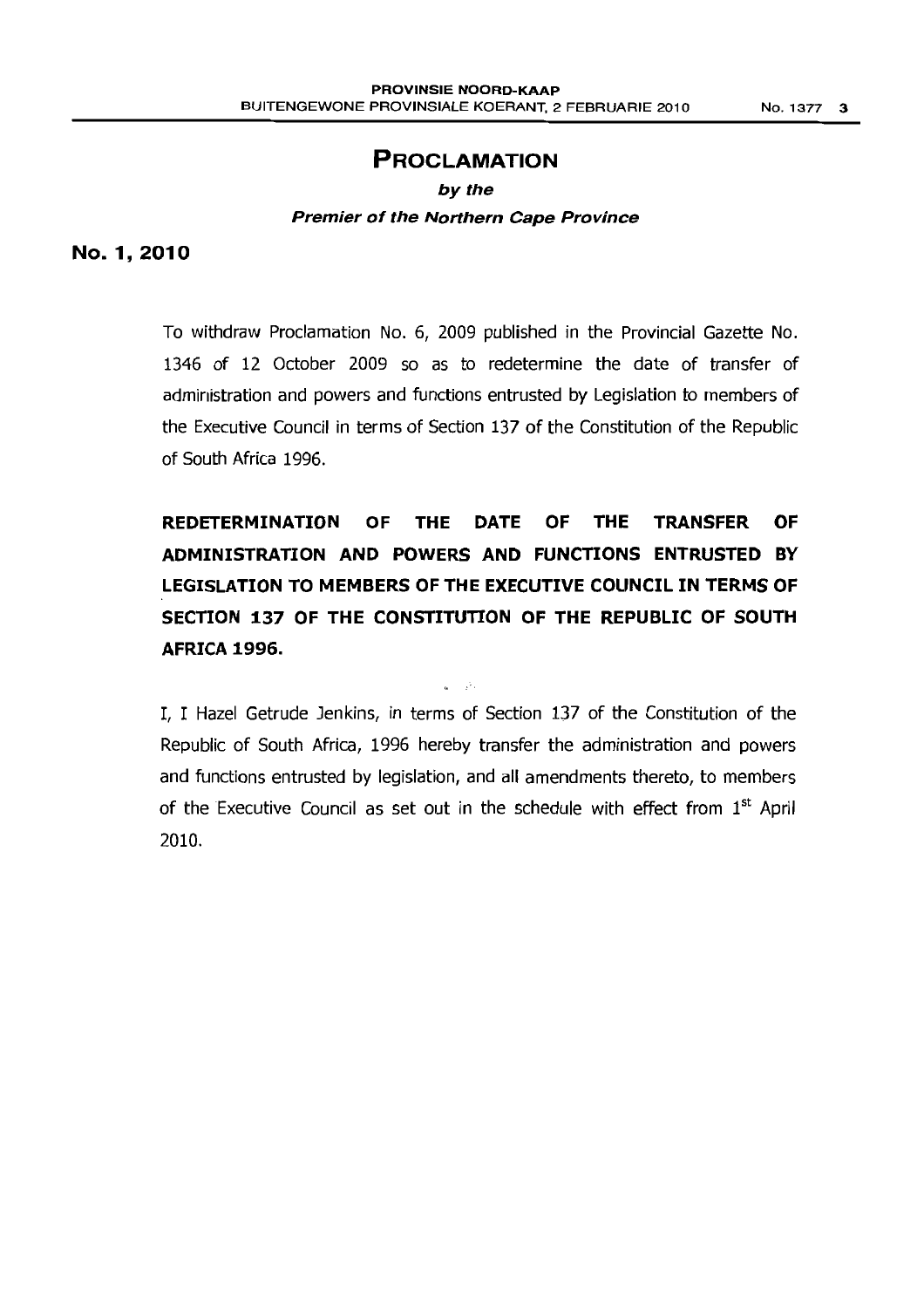#### **SCHEDULE**

1. The administration and the powers and functions entrusted by the legislation mentioned in column 1 of the tables in paragraph 1.1 to 1.3 below, to Members of the Executive Council mentioned in column 2 of the tables, immediately before the Premier assumed office on 11 May 2009, is transferred to the Members of the Executive Council mentioned in column 3 of the tables.

| Legislation                                                                                                                  | <b>Previous</b><br><b>Members of the</b><br><b>Executive</b><br>Council | <b>New Members of the</b><br><b>Executive Council</b>                                                                                |
|------------------------------------------------------------------------------------------------------------------------------|-------------------------------------------------------------------------|--------------------------------------------------------------------------------------------------------------------------------------|
| Northern Cape Traditional<br>Leadership, Governance and<br>Houses of Traditional<br>Leaders Act, 2007 (Act No.<br>2 of 2007) | Premier                                                                 | Member of the<br>Executive<br>Council<br>for<br>Co-operative<br>Human<br>Governance,<br>Settlement and Traditional<br><b>Affairs</b> |
| Traditional<br>Leadership<br>Governance and Framework<br>Act, 2003 (Act No. 41 of<br>2003)                                   | Premier                                                                 | Member of the Executive<br>for<br>Council<br>Co-operative<br>Governance, Human<br>Settlement and Traditional<br><b>Affairs</b>       |

### **1.1 CO-OPERATIVE GOVERNANCE, HUMAN SETTLEMENT AND TRADITIONAL AFFAIRS RELATED LEGISLATION:**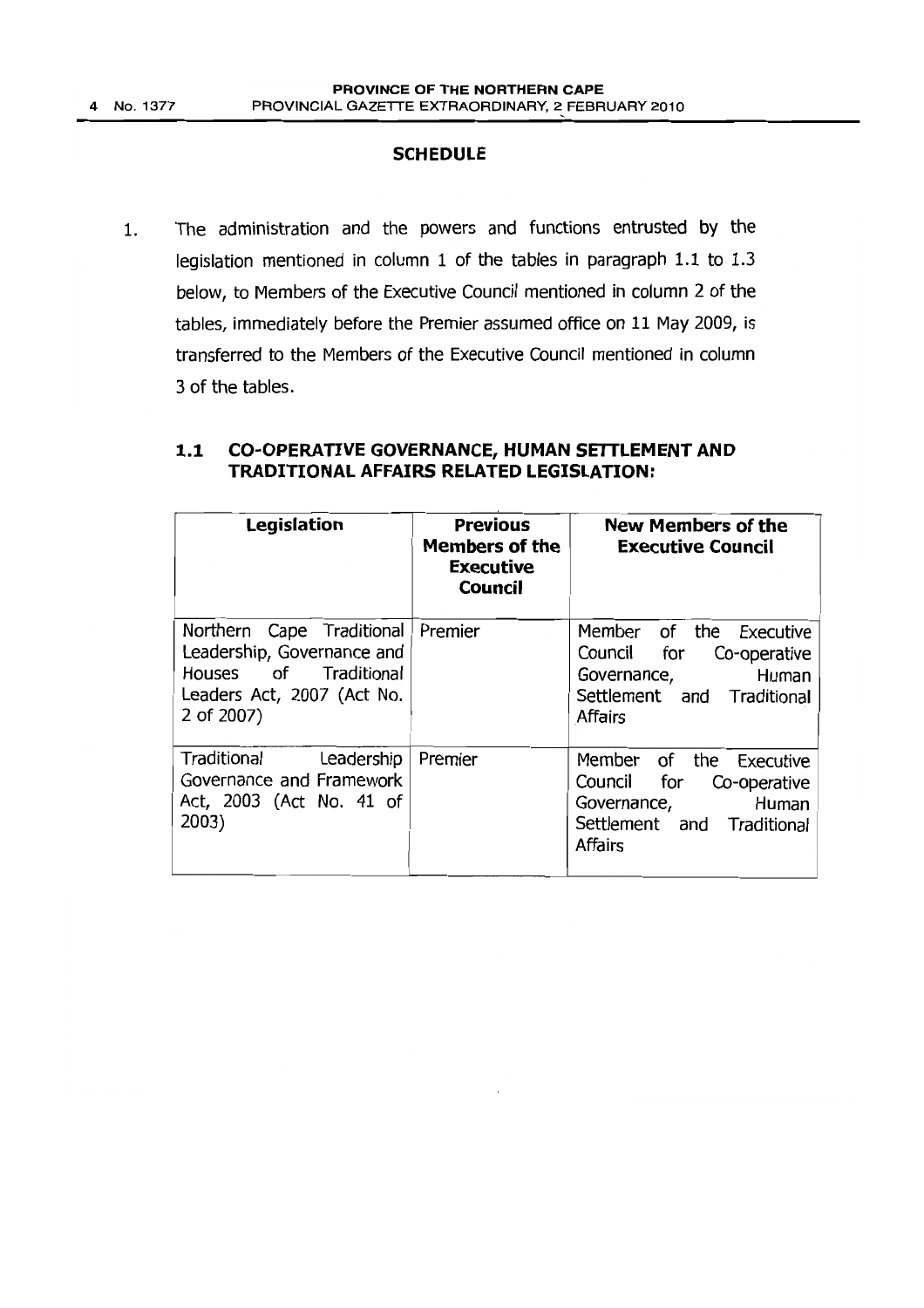| Legislation                                                            | <b>Previous</b><br><b>Members of the</b><br><b>Executive</b><br>Council                               | <b>New Members of the</b><br><b>Executive Council</b>                                      |
|------------------------------------------------------------------------|-------------------------------------------------------------------------------------------------------|--------------------------------------------------------------------------------------------|
| Northern Cape Tourism Act,<br>1998 (Act No. 5 of 1998)                 | the<br>Member<br>of<br>Executive<br>Council<br>for<br>Tourism,<br>Environment<br>and<br>Conservation. | Member<br>of the<br>Executive<br>for<br>Council<br>Economic<br>Development and Tourism.    |
| Northern<br>Cape<br>Tourism<br>Entity Act, 2008 (Act No. 5<br>of 2008) | Member<br>of<br>the<br>Council<br>Executive<br>Tourism,<br>for<br>Environment<br>and<br>Conservation. | Member<br>of the<br>Executive<br>Council<br>for<br>Economic<br>Development and Tourism.    |
| Tourism Act, 1993 (Act 72<br>of 1993)                                  | Member<br>the<br>of<br>Executive<br>Council<br>for<br>Tourism,<br>Environment<br>and<br>Conservation. | Member<br>of<br>the<br>Executive<br>for<br>Council<br>Economic<br>Development and Tourism. |

## **1.2 ECONOMIC DEVELOPMENTAND TOURISM RELATED LEGISLATION:**

## **1.3 TRANSPORT, SAFETY AND LIAISON RELATED LEGISLATION:**

| Legislation                                                                | Previous<br><b>Members of the</b><br><b>Executive</b><br><b>Council</b> | <b>New Members of the</b><br><b>Executive Council</b>                                                         |
|----------------------------------------------------------------------------|-------------------------------------------------------------------------|---------------------------------------------------------------------------------------------------------------|
| Northern<br>Land<br>Cape<br>Transport Act, 2003<br>(Act)<br>No. 3 of 2003) | for<br>Transport,  <br>Roads and Public<br>Works.                       | Member of the Member of the<br>Executive<br>Executive Council   Council for Transport, Safety<br>and Liaison. |